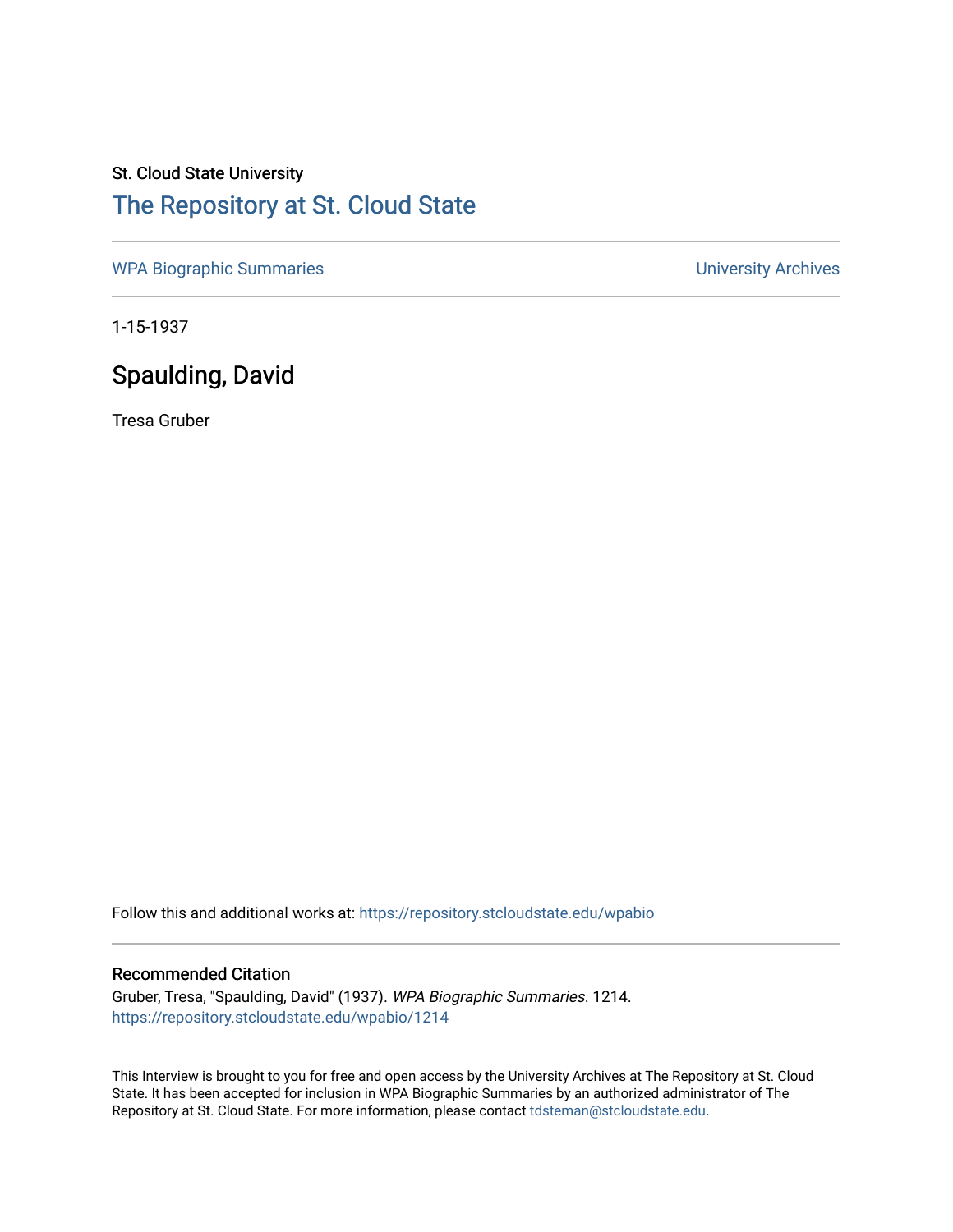Vita

# SPAULDING, DAVID File No.  $B - 1256$

 $\overline{1}$ 

David Spaulding was Post master from 1865 to 1867. He enlisted in the Fourth Regiment, and remained until the close of the war. After several years he moved to Colorado.

> Oopied from: History of Kaine Prairie Page 33 Date Copied: January 15, 1937 Copied by: Tresa Gruber